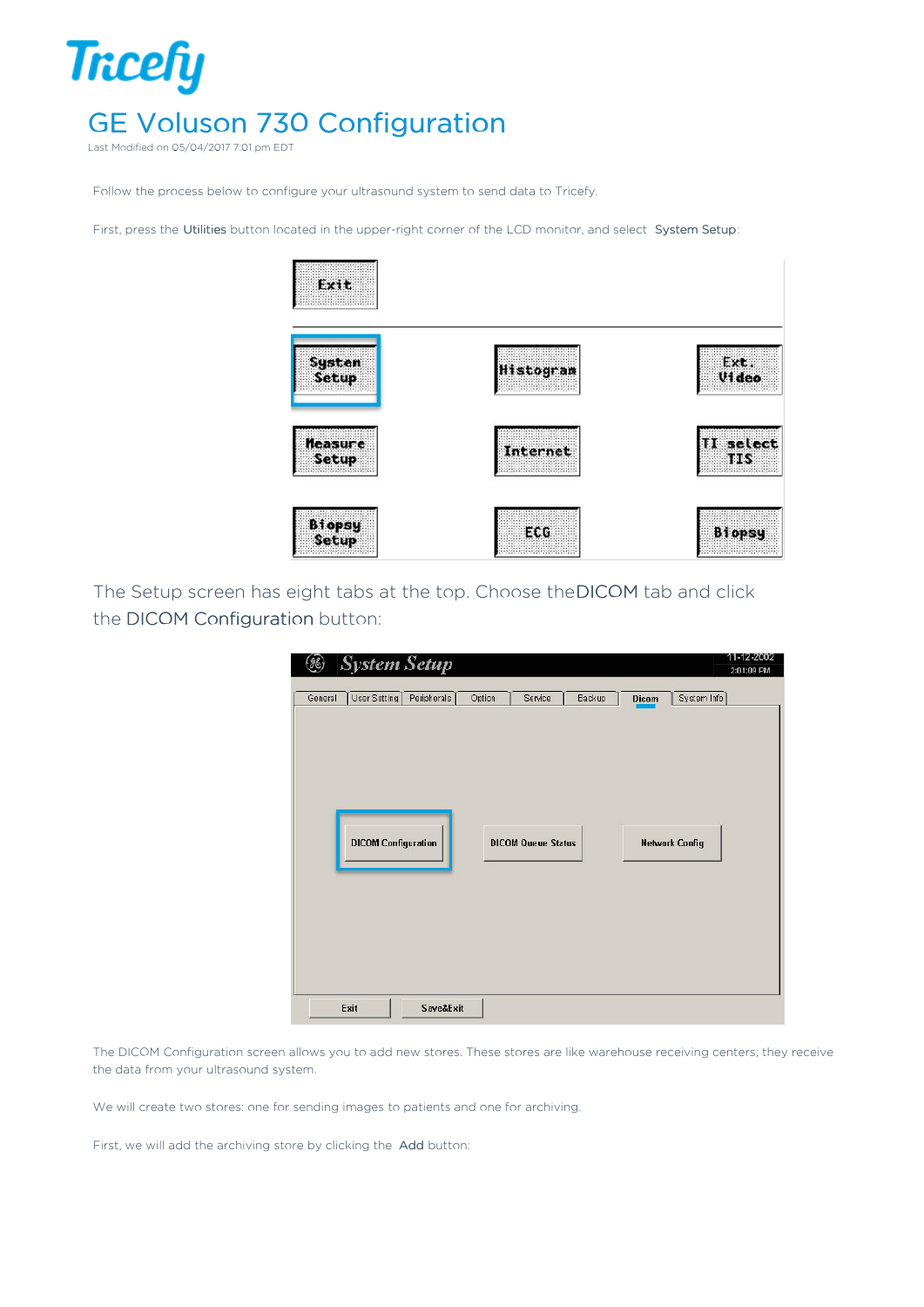

|                                       |                      |                  |                 | <b>DICOM Configuration</b> |                  |                        |                  |
|---------------------------------------|----------------------|------------------|-----------------|----------------------------|------------------|------------------------|------------------|
|                                       |                      | <b>AE Title:</b> | V730            |                            |                  |                        |                  |
|                                       | <b>Station Name:</b> |                  | US <sub>1</sub> |                            |                  | <b>Test Connection</b> |                  |
| <b>Retry Count:</b><br>$\overline{2}$ |                      |                  | Ping:           |                            |                  |                        |                  |
|                                       | Retry Interval:      |                  | $\overline{2}$  |                            |                  |                        |                  |
|                                       |                      | Timeout (s):     | 45<br>۰         |                            | Verify:          |                        |                  |
|                                       |                      |                  |                 |                            |                  |                        |                  |
|                                       | <b>Services</b>      | <b>Alias</b>     |                 | <b>AF Title</b>            | <b>P</b> Address | Port                   | Color / Size     |
|                                       | <b>STORE</b>         | v730             |                 | V730                       | 172.16.99.99     | 3104                   | Color / Original |
| $\overline{\mathsf{v}}$               | <b>STORE</b>         | <b>TEST</b>      |                 | teST                       | 172.23.45.67     | 3201                   | Color / Original |
|                                       | PRINT                | <b>TESTPRINT</b> |                 | <b>Testprint</b>           | 162.23.34.56     | 3101                   | Grayscale        |
|                                       | <b>WORKLIST</b>      | <b>Testlist</b>  |                 | <b>Testliste</b>           | 179.83.74.651    | 3802                   |                  |
|                                       | <b>WORKLIST</b>      | <b>DADA</b>      |                 | <b>MUMU</b>                | 136.91.82.73     | 3104                   |                  |
|                                       |                      |                  |                 |                            |                  |                        |                  |
|                                       |                      |                  |                 |                            |                  |                        |                  |
|                                       |                      |                  |                 |                            |                  |                        |                  |
|                                       |                      |                  |                 |                            |                  |                        |                  |
|                                       |                      |                  |                 |                            |                  |                        |                  |
|                                       |                      |                  |                 |                            |                  |                        |                  |
|                                       |                      |                  |                 |                            |                  |                        |                  |
|                                       |                      |                  |                 |                            |                  |                        |                  |
|                                       |                      |                  |                 |                            |                  |                        |                  |
|                                       |                      |                  |                 |                            |                  |                        |                  |
|                                       | Add                  | Edit             |                 | <b>Delete</b>              |                  | Save&Exit              | Exit             |
|                                       |                      |                  |                 |                            |                  |                        |                  |

Enter the following information into the top fields, shown below in the blue box:

Services: Choose STORE from the drop-down menu Alias: Tricefy-archive

AE Title = archive

IP Address = as shown during installation or refer to Account Settings

Port = 104 or 105 (refer to Account Settings )

| Services: STORE       |                 |                          | <b>IP Address:</b>               |                 |                          |
|-----------------------|-----------------|--------------------------|----------------------------------|-----------------|--------------------------|
| Alias:                |                 |                          | Port: 104                        |                 |                          |
| <b>AE Title:</b>      |                 |                          |                                  |                 |                          |
| <b>Printer Setup</b>  |                 |                          |                                  |                 |                          |
| Color                 | Color / 640×480 | $\overline{\phantom{0}}$ | <b>Medium Type</b>               | Paper           | ▾                        |
| Format                | 1x1             | $\overline{\phantom{a}}$ | <b>Film Size</b>                 | 8INx10IN        | $\overline{\phantom{a}}$ |
| <b>Orientation</b>    | Portrait        | ٠                        | <b>Destination</b>               | <b>Magazine</b> | $\blacksquare$           |
| <b>Magnification</b>  | Replicate       | ٠                        | <b>Priority</b>                  | High            |                          |
| <b>Border Density</b> | White           | ۰                        | <b>Copies</b>                    | 1               |                          |
| <b>Empty Density</b>  | White           | ÷                        | <b>Configuration Information</b> |                 |                          |
| <b>Min Density</b>    |                 |                          |                                  |                 |                          |
| <b>Max Density</b>    |                 |                          |                                  |                 |                          |

## Click Save.

Now, we will repeat the process to add a second store for patient sharing. Click the Add button again and enter the following information:

Services: Choose STORE from the drop-down menu Alias: Tricefy-patient AE Title = patient